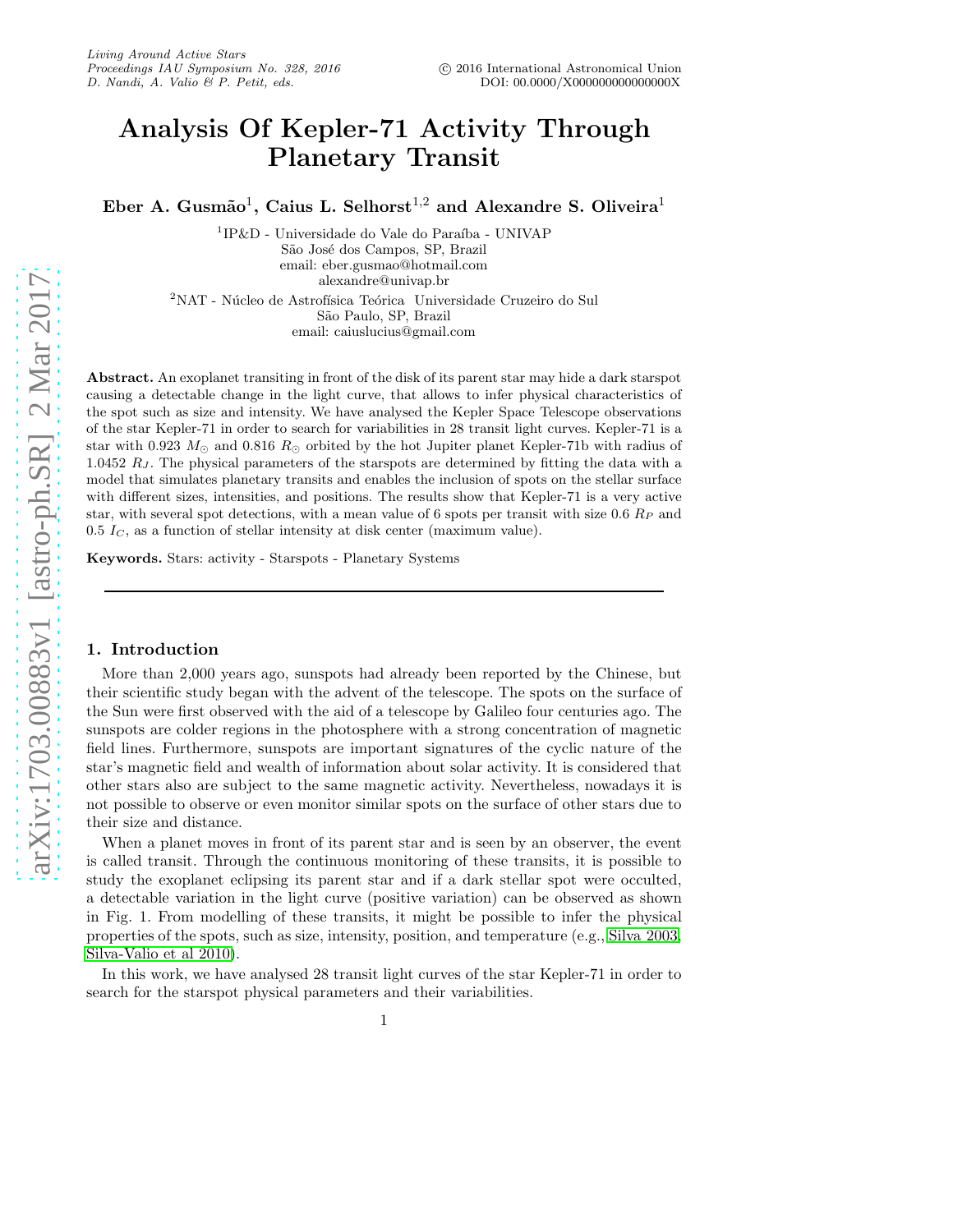

Figure 1: Left panel: Simulated image of the star Kepler-71 with quadratic limb darkening, 6 spots, and its planet, a hot Jupiter planet Kepler-71b with radius of  $1.0452 R_J$ , assumed as a dark disk. Right panel: Observed light curve (blue) and the simulated transit light curve (red).



Figure 2: Histograms of the spot parameters obtained from the fits to the light curve transits: a) longitude in the stellar disk, b) radius in units of  $R_P$ , c) spot number per transit and d) intensity in units of  $I_C$ .

## 2. Data Analyses and Results

A planet around the star Kepler-71 was detected during one of the long run observations of a field toward the Galactic center performed by the Kepler satellite. A total of 28 transits were detected in the light curve with a high temporal resolution of 58 s, for a total of 144 days. Kepler-71 is a star with 0.923  $M_{\odot}$  and 0.816  $R_{\odot}$  orbited by the hot Jupiter (Kepler-71b) with a mean distance of 0.047 AU and a radius of 1.0452  $R_J$ .

The limb darkening of the star as well as the physical characteristics of starspots are